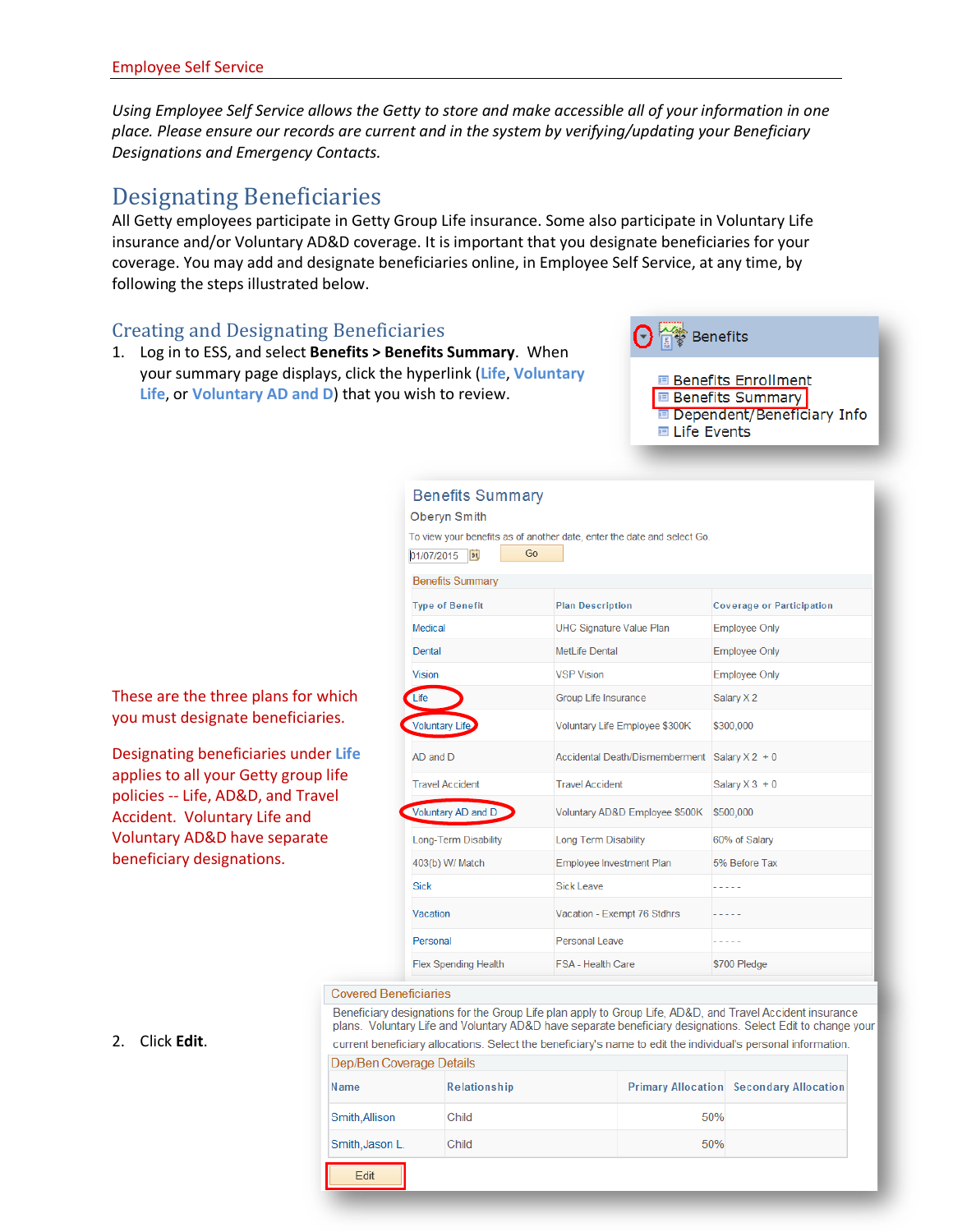- 3. On the page that appears, you may either:
	- Click the **Add a New Beneficiary** button to add one or more dependents/beneficiaries, or
	- Enter percentage amounts into the **New Primary Allocation** or **New Secondary Allocation** fields (for listed beneficiaries, if you have any).

|                                                                                                                                                                                                                                                                                                                                                                                                                                                                                                                                                                                                                                               |                                       | To change the allocations for your current beneficiaries, enter a percent for each beneficiary. All<br>percents for Primary beneficiaries must total 100. All percents for Secondary beneficiaries (if<br>any) must also total 100. An individual cannot be both a primary and a secondary beneficiary.<br>To add a new beneficiary, use the Add a New Beneficiary button. |  |  |  |  |  |  |  |
|-----------------------------------------------------------------------------------------------------------------------------------------------------------------------------------------------------------------------------------------------------------------------------------------------------------------------------------------------------------------------------------------------------------------------------------------------------------------------------------------------------------------------------------------------------------------------------------------------------------------------------------------------|---------------------------------------|----------------------------------------------------------------------------------------------------------------------------------------------------------------------------------------------------------------------------------------------------------------------------------------------------------------------------------------------------------------------------|--|--|--|--|--|--|--|
|                                                                                                                                                                                                                                                                                                                                                                                                                                                                                                                                                                                                                                               | <b>Allocation Details</b>             |                                                                                                                                                                                                                                                                                                                                                                            |  |  |  |  |  |  |  |
| <b>Current Secondary</b><br><b>New Primary</b><br><b>New Secondary</b><br><b>Current Primary</b><br><b>Relationship</b><br><b>Name</b><br><b>Allocation</b><br><b>Allocation</b><br>Percent<br>Percent                                                                                                                                                                                                                                                                                                                                                                                                                                        |                                       |                                                                                                                                                                                                                                                                                                                                                                            |  |  |  |  |  |  |  |
| $\overline{\phantom{a}}$                                                                                                                                                                                                                                                                                                                                                                                                                                                                                                                                                                                                                      | <b>Allison Smith</b>                  | Child                                                                                                                                                                                                                                                                                                                                                                      |  |  |  |  |  |  |  |
| <b>To add additional</b><br>Add a New Beneficiary<br><b>Update Totals</b><br>To allocate amounts to<br>$\Omega$<br>0<br><b>beneficiaries</b><br>listed beneficiaries<br>Acknowledgment<br>$\overline{\mathbb{R}^n}$<br>I understand that (1) this beneficiary designation will be effective on 01/05/2015 and supersedes any previous<br>designations submitted online or in paper form; (2) a beneficiary designation generally remains valid until I<br>submit a new one; and (3) if I am married and do not name my spouse as my sole primary beneficiary, I will<br>be required to submit a beneficiary consent form signed by my spouse. |                                       |                                                                                                                                                                                                                                                                                                                                                                            |  |  |  |  |  |  |  |
|                                                                                                                                                                                                                                                                                                                                                                                                                                                                                                                                                                                                                                               | Return to Life Insurance Main<br>Save |                                                                                                                                                                                                                                                                                                                                                                            |  |  |  |  |  |  |  |

## Adding Beneficiaries

1. Once you click the Add a New Beneficiary button, you'll be prompted to enter the required information to identify your new beneficiary. Do so, and then click **Save**.

| *First Name Ashley              |     |
|---------------------------------|-----|
| <b>Middle Name</b>              |     |
| *Last Name Smith                |     |
| <b>Name Prefix</b>              |     |
| <b>Name Suffix</b>              |     |
| *Date of Birth 11/28/2014       | 31, |
| *Gender Female                  |     |
| <b>SSN</b>                      |     |
| *Relationship to Employee Child |     |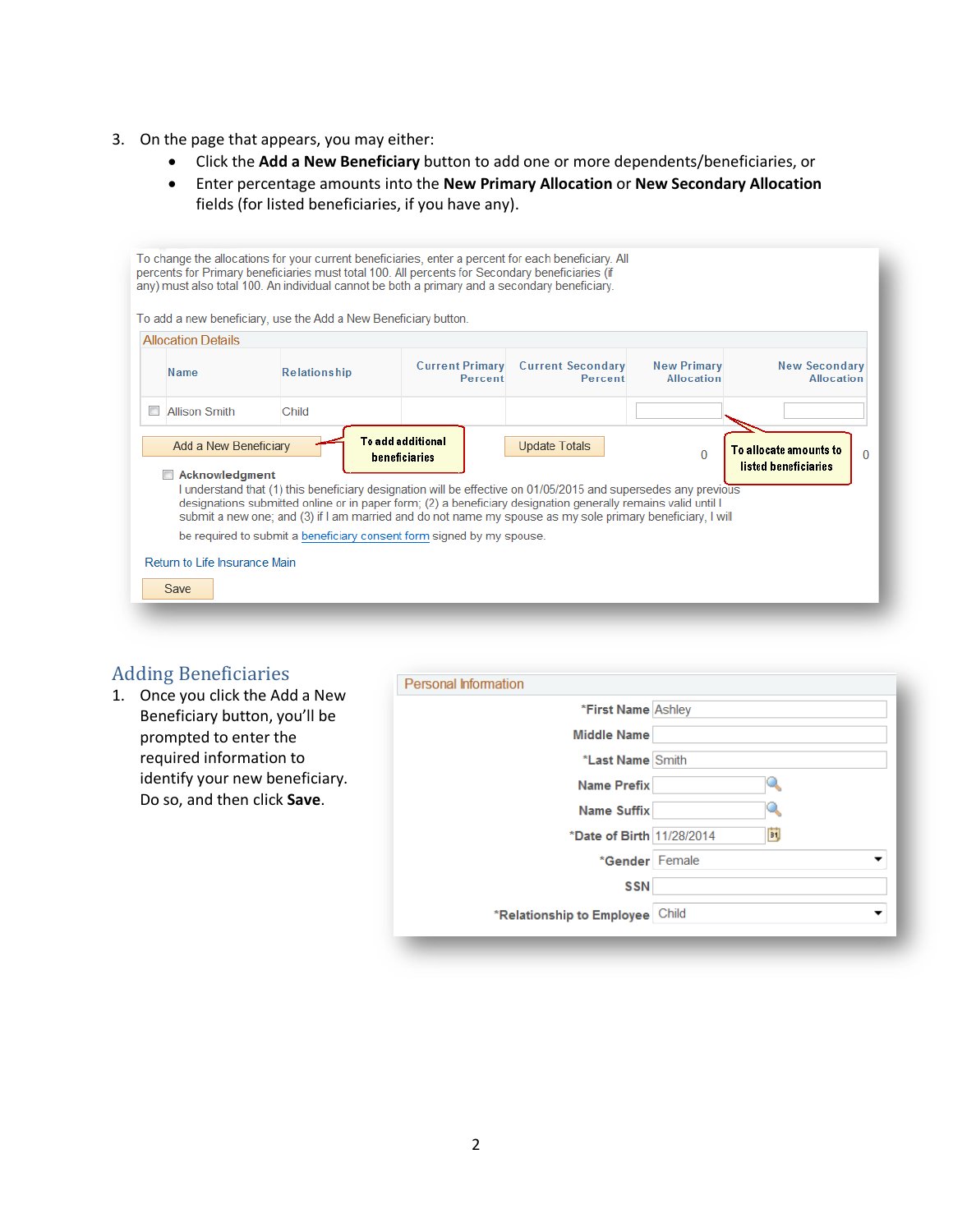2. For certain benefiteligible relationships, you will be prompted to answer a few questions; do so, and click the **Agree** button at lower left.

|                | <b>Benefits Certificate</b>                                                                                  |  |  |  |  |  |  |  |  |
|----------------|--------------------------------------------------------------------------------------------------------------|--|--|--|--|--|--|--|--|
|                | <b>Child Certification</b>                                                                                   |  |  |  |  |  |  |  |  |
|                | You are adding a child to the system and are required to attest to the following:                            |  |  |  |  |  |  |  |  |
|                | This person is my natural, adopted or step child, or I have legal guardianship of this child.                |  |  |  |  |  |  |  |  |
|                | Answer                                                                                                       |  |  |  |  |  |  |  |  |
| $\bullet$      | Yes                                                                                                          |  |  |  |  |  |  |  |  |
| $\circledcirc$ | <b>No</b>                                                                                                    |  |  |  |  |  |  |  |  |
|                | If this person is not my child and is covered on benefits, I may be liable to pay incurred claims.<br>Answer |  |  |  |  |  |  |  |  |
| $\bullet$      | Agree                                                                                                        |  |  |  |  |  |  |  |  |
| $\circledcirc$ | <b>Disagree</b>                                                                                              |  |  |  |  |  |  |  |  |
|                | I understand that I may be required to provide supporting documentation of this relationship.                |  |  |  |  |  |  |  |  |
|                | Answer                                                                                                       |  |  |  |  |  |  |  |  |
|                | $\bullet$ Yes                                                                                                |  |  |  |  |  |  |  |  |
| $\circledcirc$ | <b>No</b>                                                                                                    |  |  |  |  |  |  |  |  |
|                |                                                                                                              |  |  |  |  |  |  |  |  |

### Notes on Adding **a Trust** as a Beneficiary

If your beneficiary designation is a trust, note that the name fields are limited to 30 characters.

- a. Enter the name of the trust, using the first name and last name fields.
- b. In the date of birth field, enter the date that the trust was established.
- c. Select Gender: **Unknown**.
- d. Select Relationship to Employee: **Trust**

| Personal Information            |                                |    |  |  |  |  |
|---------------------------------|--------------------------------|----|--|--|--|--|
|                                 | *First Name Oberyn and Tatiana |    |  |  |  |  |
| <b>Middle Name</b>              |                                |    |  |  |  |  |
| *Last Name Family Trust         |                                |    |  |  |  |  |
| <b>Name Prefix</b>              |                                |    |  |  |  |  |
| <b>Name Suffix</b>              |                                |    |  |  |  |  |
| *Date of Birth 12/15/2014       |                                | 31 |  |  |  |  |
|                                 | *Gender Unknown                |    |  |  |  |  |
| <b>SSN</b>                      |                                |    |  |  |  |  |
| *Relationship to Employee Trust |                                |    |  |  |  |  |